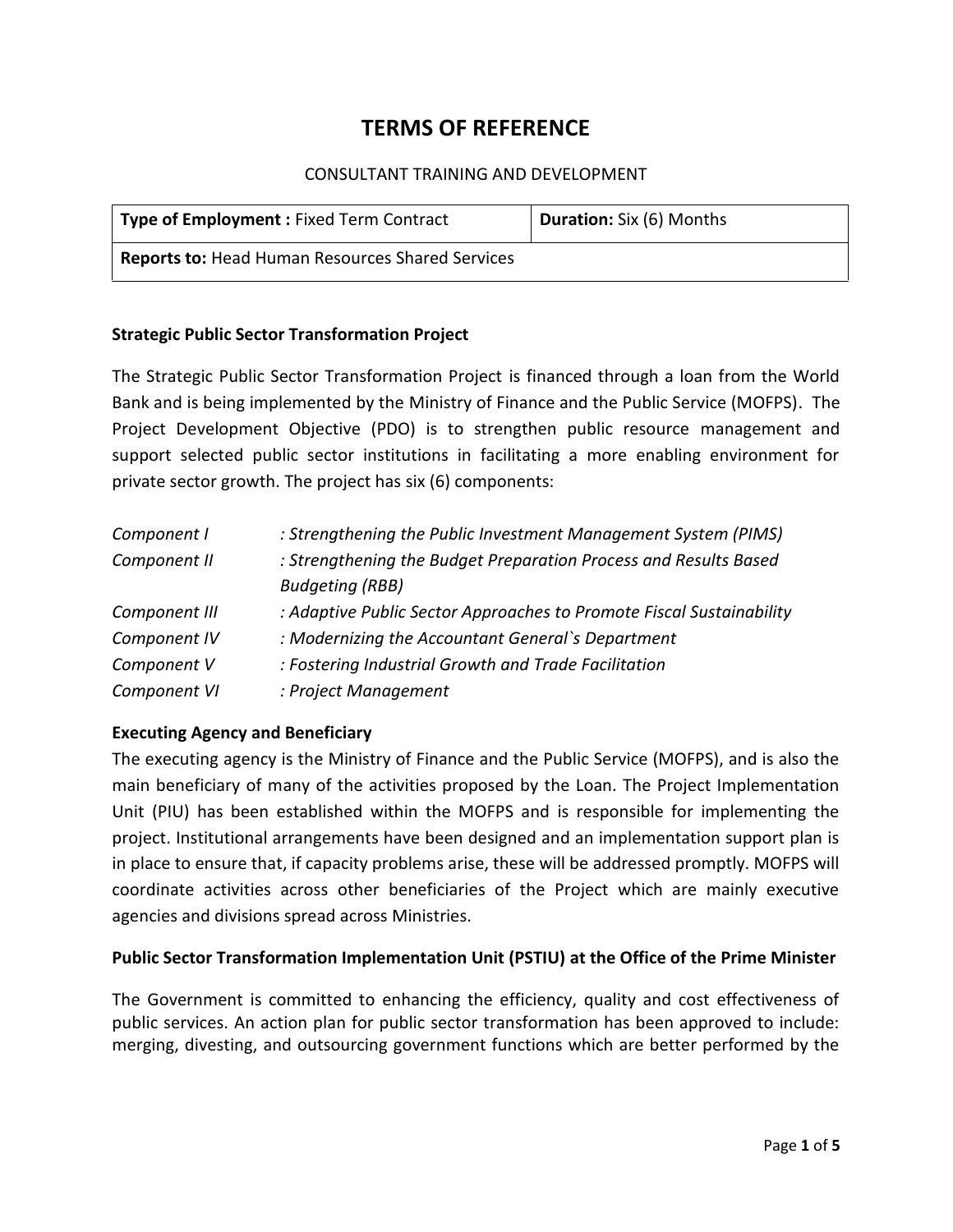private sector; the introduction of shared services for communications, human resource management and asset management, and centralized legal services; strengthen the financial reporting requirements on those entities that remain; and ensure, where required, that well structured transition plans are in place. In order to achieve these objectives a Public Sector Transformation Implementation Unit (PSTIU) has been established at the Office of the Prime Minister. Among the initiatives currently being undertaken by the PSTIU is the implementation of the Human Resource Shared Services Centre (HRSSC).

#### **Implementation of the Human Resources Shared Services Centre (HRSSC)**

The implementation of shared services arrangements for human resource management in the Public Sector is in the context of HR Transformation. HR transformation seeks to build on the strengths that exist and transform areas required to build capacities and capabilities in the Public Sector. The HR vision is for a

*"Public Sector HR function that promotes fairness, equity and development to enable sustainable growth through excellence in people."*

In order to achieve this vision, the HR Operating Model that is currently being looked at has been adapted from the David Ulrich Human Resources (HR) Model. It is within this context that shared services arrangements for human resource management are intended to be implemented in the form of the HR Shared Services Centre (HRSSC). The Ulrich Model has three main pillars, the Centres of Expertise, the HR Business Partners and the HRSSC.

The HRSSC is responsible to provide transactional, administrative and operational services powered by an enterprise based Human Resources Management Information System (MyHR+) technology platform. Ministries, Departments and Agencies are to be assimilated into the HR Shared Services arrangements on a scheduled phased basis guided by the implementation of the MyHR+ enabling technology platform. A newly proposed organizational structure is being developed in support of the functional delivery of the work of the HRSSC. In addition, arrangements are being made to support the staffing of the HRSSC. At this time therefore, the PSTIU in continuance of establishing the groundwork required for the operationalization of the HRSSC is actively seeking to make further arrangements to ensure that staff selected for the HRSSC will be appropriately trained in all facets of its operations. To this end, the Ministry is seeking to secure the services of a Consultant Training and Development.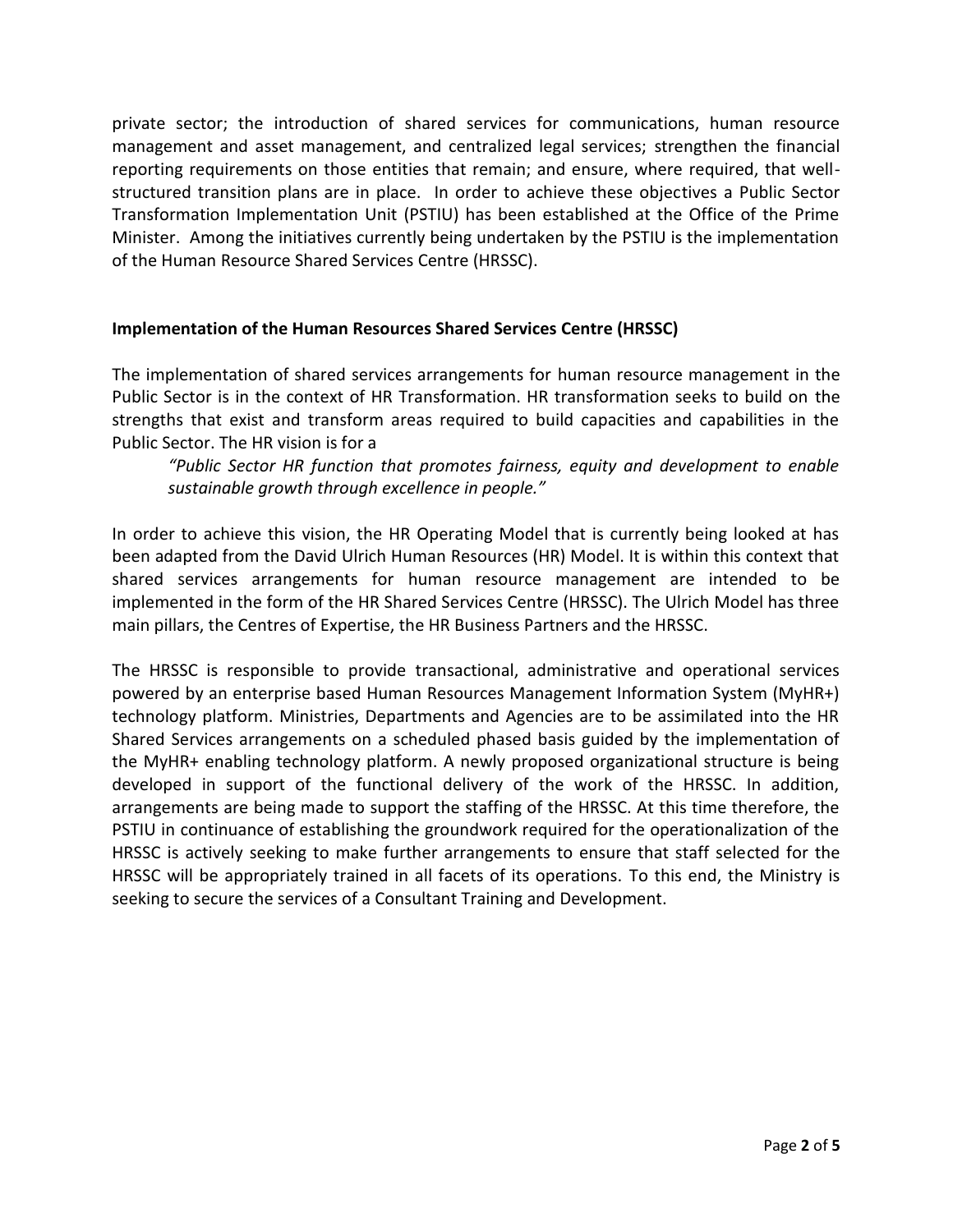#### **Summary/Objective**

The Consultant Training and Development is required to develop, implement and assess training and development programmes/initiatives and develop a knowledgebase for the HR Shared Services Centre (HRSSC).

#### **Scope of Work**

- 1. Consult with the PSTIU Head HR Shared Services, Communications and Change Management Leads, the MyHR+ Project Implementation Team, the Strategic Human Resources Management Division (SHRMD) of the Ministry of Finance and the Public Service, the Office of the Services Commissions, HR Leads in selected (MDAs)/Client entities and EY Consultants on the training and development programme requirements for HRSSC staff and preparation of the knowledgebase.
- 2. Conduct research to facilitate understanding of the David Ulrich HR Operating Model.
- 3. Develop full understanding of the HRSSC Operating model including the policies, procedures and regulations that governs its operations, its organisational structure, its Business Processes, Customer Service Charter, Service Level Agreements, Competency Framework and desired culture.
- 4. Develop full understanding of the enabling technologies utilised for the functioning of the HRSSC, to include MyHR+, Case Management and Knowledgebase System, Telephone and Call Management System and SharePoint System and incorporate into training programme.
- 5. Conduct literature review on best practices in developing a HRSSC electronic knowledgebase.
- 6. Develop an HRSSC electronic knowledgebase to facilitate training in policies and procedures that will guide HRSSC staff in responding to general employee queries and provide responses for client queries in the HRSSC Tiered Service delivery.
- 7. Utilise Competency Based Assessment Instruments results from selection interview process, competencies required and the Tiered operating system for the HRSSC to conduct training needs analysis for incoming HRSSC staff.
- 8. Utilise HRSSC staff Customer Service Charter, Business Processes and Service Level Agreements to inform training programmes.
- 9. Innovatively design and develop training and development programmes including training material and identifying training aids and facilities required to facilitate training.
- 10. Implement training programmes utilising modern training delivery techniques for Thirty- Four (34) HRSSC Team Members.
- 11. Conduct training assessment.
- 12. Facilitate the transfer of knowledge and handover of training content to the Training and Development Unit to be established in the HRSSC.
- 13. Prepare end of contract handover report.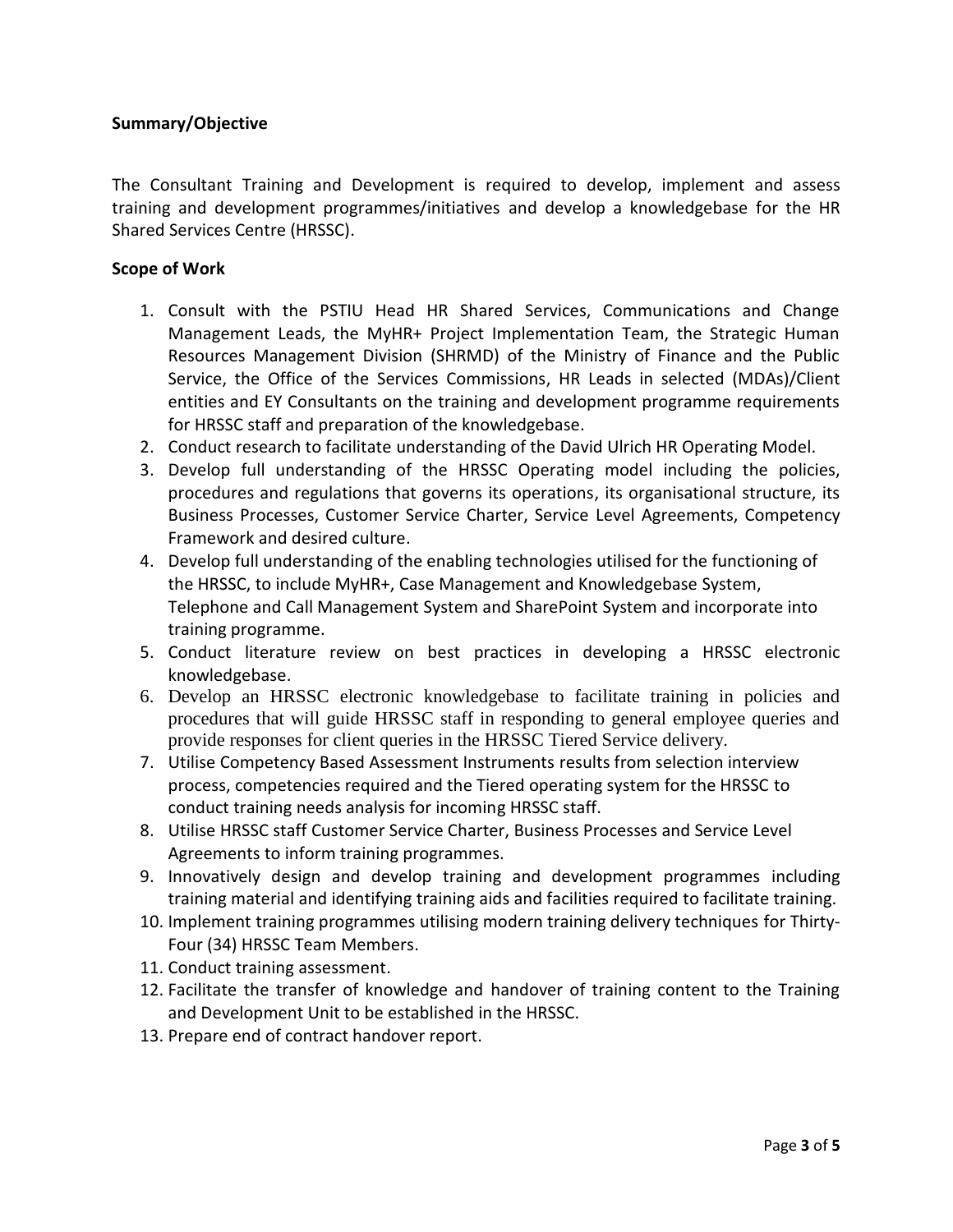#### **Nature of the Assignment**

- The Consultant will work from their establishment and be required to utilise their own time, equipment and facilities in the development of training programmes and electronic knowledgebase.
- The Consultant will however be required to attend meetings and consultation sessions at the Ministry of Finance and the Public Service or other designated locations upon request.
- The Consultant will be required to complete the assignment within a period of six (6) months.
- The nature of the contracting arrangement will be lump-sum payments based on scheduled delivery.
- The type of engagement is for an individual consultant.
- The project is financed by the World Bank and the consultancy payments will be made through the Ministry of Finance and the Public Service.

### **Reporting Relationships**

- The Consultant will report ultimately to the Executive Director PSTIU, under the direction of the Head HR Shared Services PSTIU.
- Reports will be submitted in hard and soft copy to the Head HR Shared Services PSTIU.
- Reports will be approved by the Executive Director PSTIU on the recommendation of the Head of the HR Shared Services PSTIU.

#### **Qualifications**

- Bachelor's Degree in Human Resources, Education, or related field
- Specialised certificate in Training and Development would be an asset
- Experience in or working within a HR Shared Service or Call Centre environment
- 7-10 years' experience in designing and executing successful training programmes utilising both traditional and modern training methods incorporating the use of technology

#### **Skills and Competencies**

- Advanced level (written and oral) communication skills
- Advanced level leadership skills
- Well-developed Interpersonal skills
- Strong critical thinking skills
- Excellent decision making skills
- Strong organisation and planning skills
- Strong report writing skills